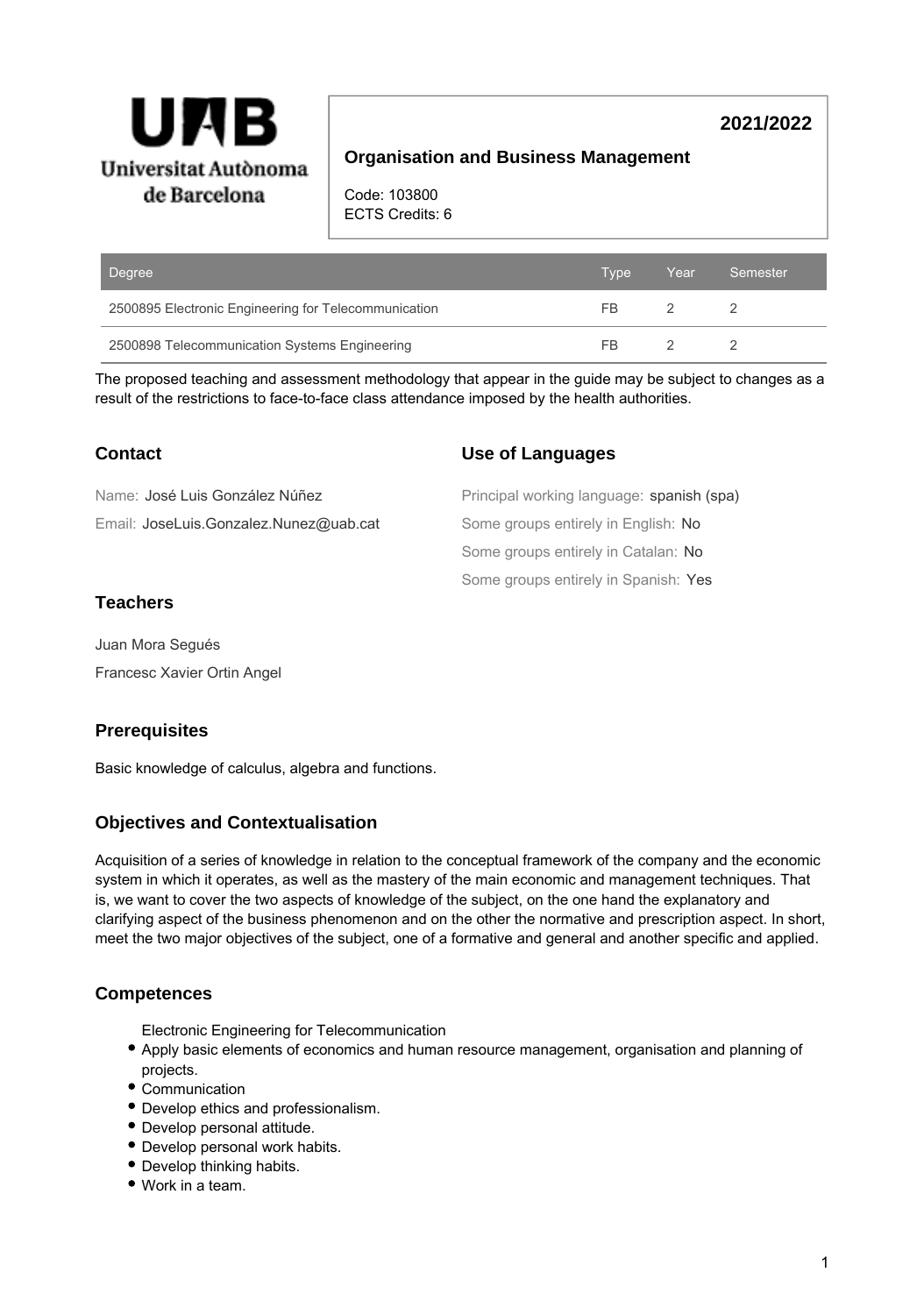Telecommunication Systems Engineering

- Apply basic elements of economics and human resource management, organisation and planning of projects.
- Communication
- Develop ethics and professionalism.
- Develop personal attitude.
- Develop personal work habits.
- Develop thinking habits.
- Work in a team.

### **Learning Outcomes**

- 1. "Identify, pose and resolve problems in the different functional areas of a business, production, costs, investment, funding and marketing; using the adequate business management techniques."
- 2. Adapt to unforeseen situations.
- 3. Communicate efficiently, orally and in writing, knowledge, results and skills, both professionally and to non-expert audiences.
- 4. Contribute to societys welfare and to sustainable development.
- 5. Describe the institutional and legal framework of a company.
- 6. Describe the institutional and legal framework of a company.
- 7. Develop critical thinking and reasoning.
- 8. Develop curiosity and creativity.
- 9. Develop independent learning strategies.
- 10. Develop scientific thinking.
- 11. Develop the capacity for analysis and synthesis.
- 12. Efficiently use ICT for the communication and transmission of ideas and results.
- 13. Identify and analyse the main elements of the business concept in relation to the economic system in which it operates: transaction and coordination costs, business function, types of company and social responsibility.
- 14. Identify and analyse the main elements of the business concept in relation to the financial system in which it operates: transaction and coordination costs, business function, types of company and social responsibility.
- 15. Identify problems and design solutions in the field of organisation, paying special attention to the activities of administrative management, human resources, organisational design, strategies and project planning.
- 16. Identify problems and design solutions in the field of organisation, paying special attention to the activities of administrative management, human resources, organisational design, strategies and project planning.
- 17. Identify, manage and resolve conflicts.
- 18. Identify, pose and resolve problems in the different functional areas of the company, production, costs, investment, funding and marketing, using suitable business management techniques.
- 19. Make ones own decisions.
- 20. Manage available time and resources.
- 21. Manage available time and resources. Work in an organised manner.
- 22. Prevent and solve problems.
- 23. Work autonomously.
- 24. Work cooperatively.
- 25. Work in complex or uncertain surroundings and with limited resources.

### **Content**

#### Chapter 1: CONCEPTUAL FRAMEWORK OF THE COMPANY

1. Nature of the company and business function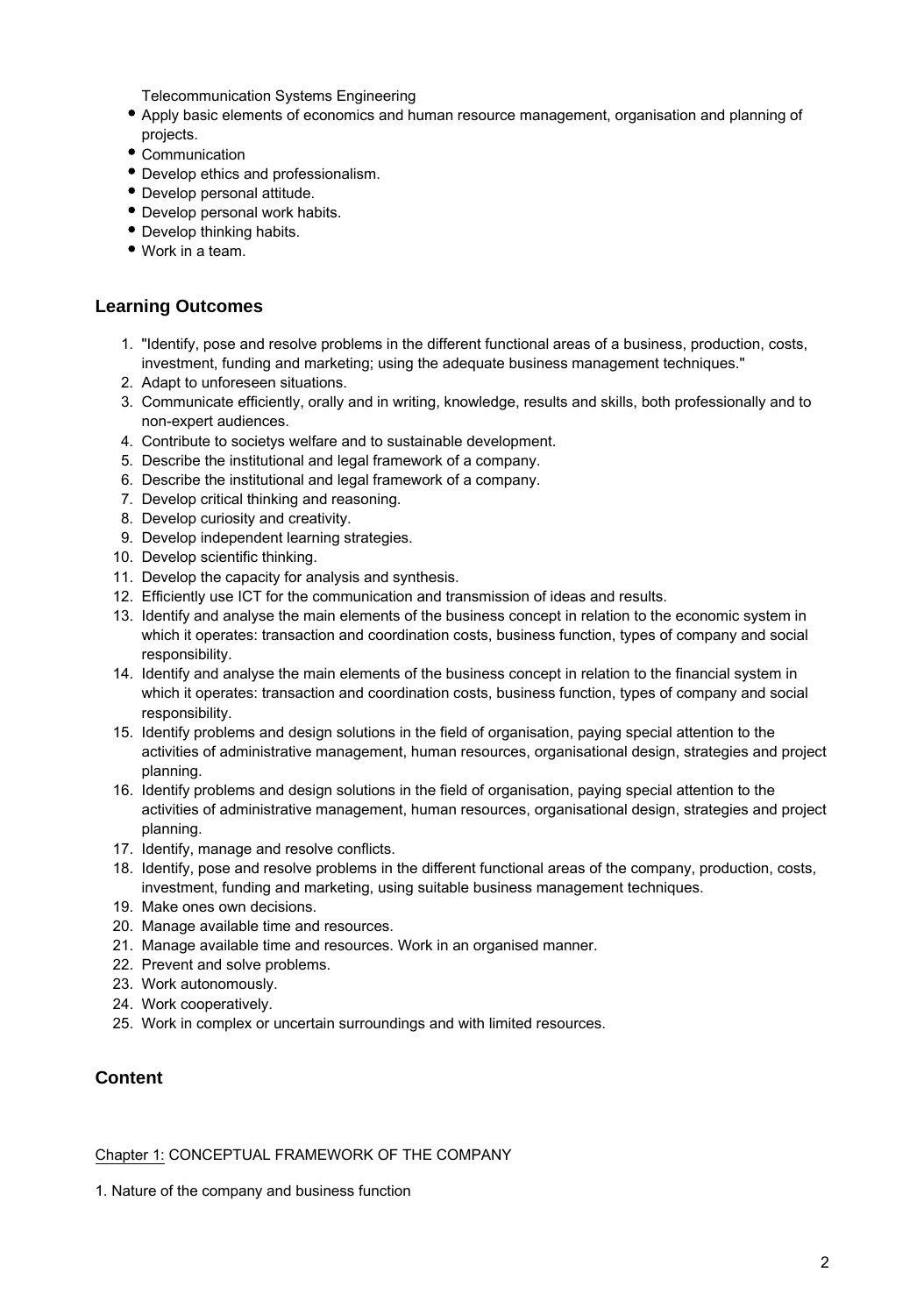- 2. Economic principles and business forms according to legal and socioeconomic criteria
- 3. The relationship between efficiency and size
- 4. The company and the economic system

### Chapter 2: FUNCTIONAL PRODUCTION AREA: CLASSIC APPROACH AND MANAGEMENT APPROACH

- 1. Production function and cost function: relevant correspondences and parameters
- 2. Partial productivity, technical minimum and technical optimum
- 3. The maximization of benefits in perfect competition
- 4. The maximization of profits in monopoly of supply
- 5. Extensions of the maximization model
- 6. The management approach in production: the break-even point and the restrictions on production
- 7. Linear programming in the company: resolution by the graphic method
- 8. Linear programming in the company: resolution by the Simplex method

#### Chapter 3: FUNCTIONAL INVESTMENT AND FINANCING AREA

- 1. Concept of investment, basic financial instruments and investment selection criteria NPV and IRR
- 2. Development of the NPV and IRR criteria according to the different cash flows
- 3. Amortization of the investment and hypothesis of reinvestment of the cash flows
- 4. Decisions of acceptance-rejection and hierarchy between investments
- 5. Sources of financing in the company and its cost of capital
- 6. Effect of taxes on the capital cost of financing and the NPV
- 7. Other sources of financing
- 8. The weighted average cost of capital WACC

Chapter 4: FUNCTIONAL AREA OF COMMERCIALIZATION

- 1. Commercial function in the company
- 2. Tools of the commercial function
- 3. The product as a commercial policy instrument
- 4. Prices and publicity as instruments of commercial policy

### **Methodology**

Although the teacher will use the master class to transmit knowledge of the core aspects of each topic, the student must be an active part of the learning process (interactive master class). In this sense, initiatives on inquiry, motivation and the process of knowledge of things will be promoted, with the student having to create them and adapt them to their own learning process. The teacher will perform tasks of guidance, guidance and reinforcement of those aspects that present greater difficulty. Students will be provided with abundant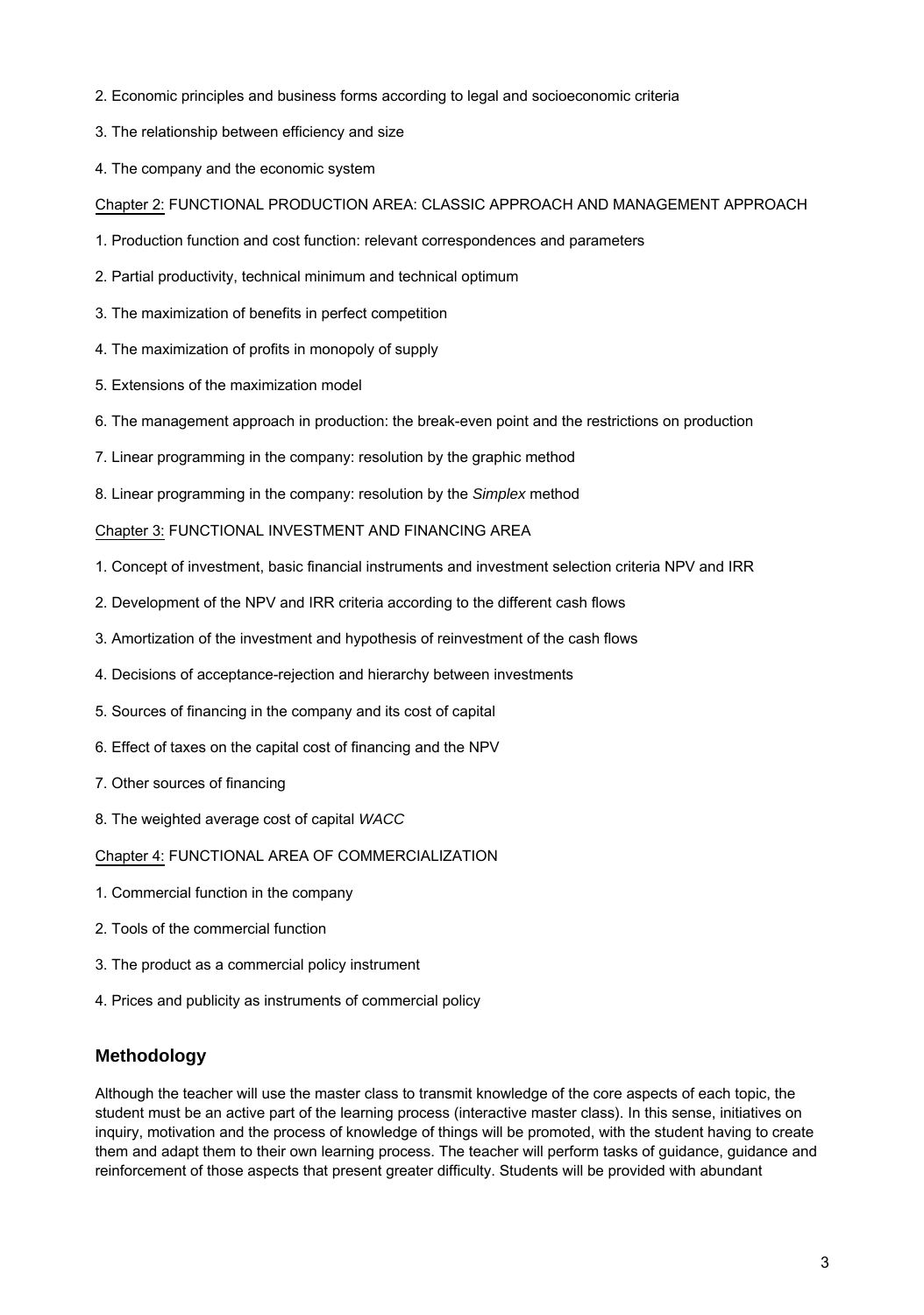bibliographic material, including theoretical content and exercises. To encourage critical thinking, discussion and reflection on the part of the student, work groups will be set up in problem classes and seminars in order to complete the learning process through group discussion.

Annotation: Within the schedule set by the centre or degree programme, 15 minutes of one class will be reserved for students to evaluate their lecturers and their courses or modules through questionnaires.

# **Activities**

| <b>Title</b>                                                                                                                                                                                                                 | <b>Hours</b> | <b>ECTS</b>    | Learning<br>Outcomes                                                                    |
|------------------------------------------------------------------------------------------------------------------------------------------------------------------------------------------------------------------------------|--------------|----------------|-----------------------------------------------------------------------------------------|
| Type: Directed                                                                                                                                                                                                               |              |                |                                                                                         |
| Master Class: Master class in a large group in which the teacher assumes the<br>active role involving the student in the learning process of the contents exposed                                                            | 30           | 1.2            | 1, 5, 6, 10, 11,<br>7, 13, 14, 15,<br>16, 18                                            |
| Presencial Seminars: Workspace in small groups in which through various activities<br>(review of contents, work, search for information, resolution of questions and<br>problems), it delves into the content of the subject | 5            | 0.2            | 1, 2, 3, 6, 11, 7,<br>12, 20, 13, 16,<br>17, 19, 22, 24,<br>25                          |
| Presential problems: space dedicated to the application of contents through the<br>approach and resolution of problems                                                                                                       | 15           | 0.6            | 1, 2, 3, 5, 6, 10,<br>9, 11, 7, 20, 13,<br>14, 15, 16, 17,<br>18, 19, 22, 24,<br>23, 25 |
| Type: Supervised                                                                                                                                                                                                             |              |                |                                                                                         |
| Preparation of problems and seminars                                                                                                                                                                                         | 20           | 0.8            | 1, 2, 6, 10, 9,<br>11, 7, 12, 13,<br>16, 17, 19, 22,<br>24, 23, 25                      |
| Tutorials and consultations                                                                                                                                                                                                  | 10           | 0.4            | 1, 2, 3, 6, 10,<br>11, 7, 13, 16,<br>17, 19, 22                                         |
| Type: Autonomous                                                                                                                                                                                                             |              |                |                                                                                         |
| Exam preparation                                                                                                                                                                                                             | 20           | 0.8            | 1, 2, 3, 6, 10, 9,<br>11, 7, 20, 13,<br>16, 19, 22, 23                                  |
| Personal work                                                                                                                                                                                                                | 50           | $\overline{2}$ | 1, 2, 3, 6, 10, 9,<br>11, 7, 12, 20,<br>13, 14, 16, 17,<br>18, 19, 22, 24,<br>23, 25    |

## **Assessment**

Continuous evaluation system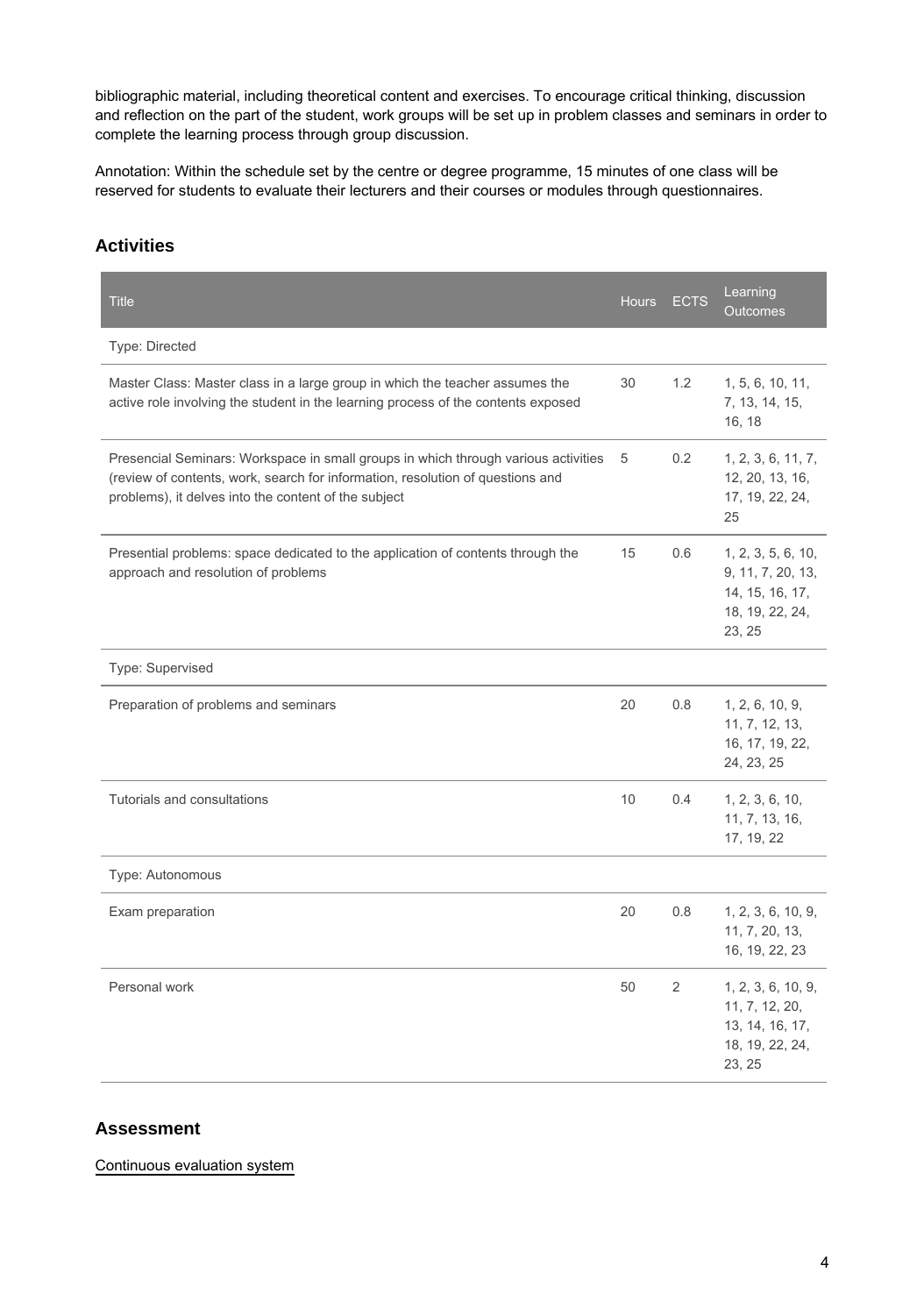Individual written tests: at the end of the second chapter there will be an individual written test on chapters 1 and 2; this test will have a weight of 30% in the final grade. Also, at the end of the fourth chapter there will be an individual written test on chapters 3 and 4; also this test will have a weight of 30% in the final grade.

Delivery of blocks of exercises: Throughout the course, the student must submit a series of blocks of exercises proposed on homogeneous parts of the subject. The blocks of exercises will be carried out by groups of between 3 and 4 students. The weight of these blocks of exercises is 20% of the final grade.

Participation: the participation of the student will be assessed through a series of classroom controls and the completion of the corresponding seminars. Attendance to class and tutorials will also be taken into account. The weight of the participation is 20% of the final grade.

The individual written tests, the delivery of exercises and participation make up the system of continuous evaluation. For the calculation of the final grade of continuous assessment, a minimum grade of 3 will be required for the individual tests.

In the case that a student, through this system of continuous assessment, obtain a grade equal to or greater than 5, but without reaching the minimum grade of 3 in any of the partial, and not present to the recovery, the final grade will be of 4,5.

#### Remedial exam

Those students who have not passed the subject through continuous assessment will have one final test consisting of a test of recovery of the whole subject and in some specific cases of one of the two parties (those who have a grade equal toor greater than 5 in some of the tests).

In these cases the evaluation system of the continuous assessment will no longer be taken into account (the notes of the exercise blocks or the participation note will not be taken into account). When the exam is of the whole subject the student must take a 5 to pass. When the exam is a part, the final grade will be the average grade between the grade obtained in the recovery exam and the individual test score already passed.

In order to participate in the recovery, the student must have previously evaluated activities that involve a minimum 2/3 of the final grade of the subject.

To obtain an honors degree, in addition to obtaining a minimum grade of 9, the student must have successfully participated in the continuous assessment system.

A student will be considered as non-evaluable if he / she does not appear in any of the individual tests.

Each student must go compulsorily to the evaluation test programmed by his group. In the case of not being able to attend, for whatever reason, to any of the partial tests, their recovery will be made only on the day of the recovery test. No extraordinary tests will be scheduled.

Once the final grades are exposed in the Virtual Campus, a period of review of grades will open.

Second enrollment students must complete the same assessment process as the first enrollment students

Without prejudice to other disciplinary measures deemed appropriate, and in accordance with current academic regulations, irregularities committed by a student that may lead to a variation of the grade will be scored with a zero (0). For example, plagiarizing, copying, letting copy, ..., an evaluation activity, will imply suspending this evaluation activity with a zero (0). The evaluation activities qualified in this way and by this procedure will not be recoverable. If it is necessary to pass any of these evaluation activities to pass the subject, this subject will be suspended directly, without the opportunity to recover it in the same course.

The dates of continuous evaluation and delivery of works will be published on the virtual campus and may be subject to programming changes for reasons of adaptation to possible incidents. Always be informed in the virtual campus about these changes as it is understood that this is the usual platform for exchange of information between teachers and students.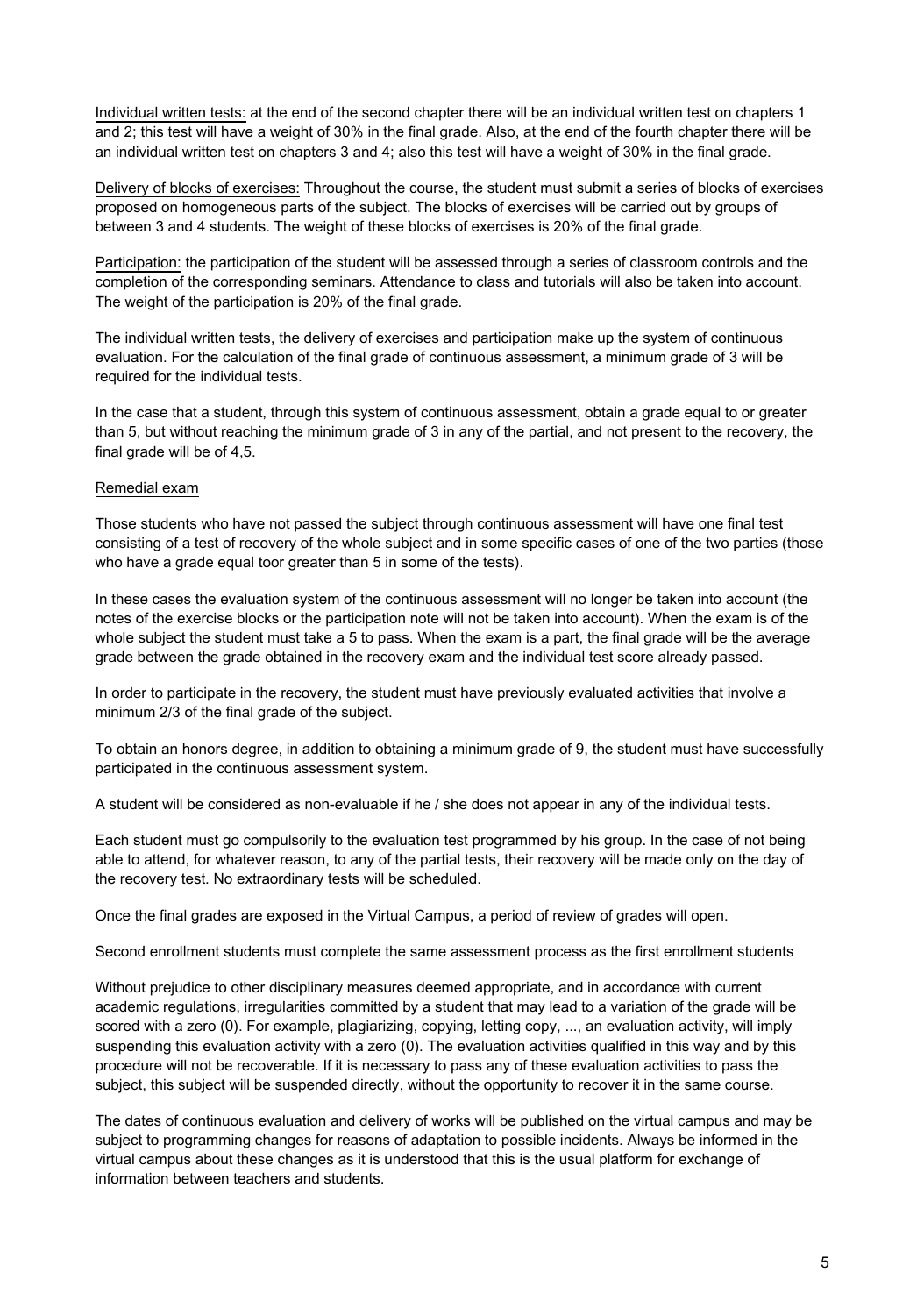## **Assessment Activities**

| <b>Title</b>                                                                                                                                                           | Weighting | <b>Hours</b> | <b>ECTS</b>  | Learning<br><b>Outcomes</b>                                                 |
|------------------------------------------------------------------------------------------------------------------------------------------------------------------------|-----------|--------------|--------------|-----------------------------------------------------------------------------|
| Completion of two individual partial tests and, where appropriate, another<br>final test, also individual, on the theoretical and practical contents of the<br>subject | 60%       | $\mathbf 0$  | $\mathbf{0}$ | 1, 2, 3, 5, 6,<br>10, 9, 11, 7,<br>20, 21, 13,<br>15, 16, 18,<br>19, 22, 23 |
| Realization and delivery of the blocks of exercises by groups of students.<br>You can also request a course work                                                       | 20%       | $\mathbf 0$  | $\mathbf{0}$ | 1, 2, 3, 4, 6,<br>10, 9, 11, 8,<br>7, 12, 20,<br>13, 16, 17,<br>22, 24, 25  |
| Realization of controls and seminars                                                                                                                                   | 20%       | $\mathbf 0$  | $\mathbf{0}$ | 2, 3, 6, 10,<br>9, 11, 7, 20,<br>14, 16, 17,<br>18, 19, 22,<br>24, 23, 25   |

### **Bibliography**

Basic bibliography

González, J.L. (2010). "Empresa: marco conceptual y técnicas de gestión por áreas funcionales". Materials 218. UAB.

Departament d'Empresa (2021): "Bloques de ejercicios". Campus Virtual.

Departament d'Empresa (2020): Materiales de clase en PDF, 1a,1b,1c, 2a, 2b, 2c, 2d, 2e, 3a, 3b, 3c, 3d, 3e, 3f, 3g, 3h, 3i, 3j, 4a. Campus Virtual.

Additional bibliography

Alegre, L.; Berné, C. y Galve, C. (2000). "Fundamentos de economía de la empresa: perspectiva funcional" (2a edición). Ariel economía. Barcelona

Blair, R.D. y Kenny, L.W. (1983). "Microeconomía con aplicaciones a la empresa". McGraw-Hill: Madrid.

Brealey, R.A.; Myers, S.C. y Marcus, A. J. (1996). "Principios de dirección financiera". McGraw-Hill/Interamericana de España: Madrid.

Bueno, E.; Cruz, I. y Durán, J.J. (2002). "Economía de la Empresa: Análisis de las Decisiones Empresariales". Pirámide: Madrid.

Bueno, E. (2004). "Curso básico de economía de la empresa. Un enfoque de organización" (4a edición). Pirámide: Madrid.

Cruz, I. (1991). "Fundamentos de Marketing". Ariel: Barcelona.

Martín, M. (1998). "Métodos operativos de gestión empresarial" (4a Edición). Pirámide: Madrid

Serra, A. (1986). "Sistema Económico y Empresa". Ariel Economía: Barcelona.

Suárez, A. S. (2014). "Decisiones óptimas de inversión y financiación en la empresa". Pirámide: Madrid.